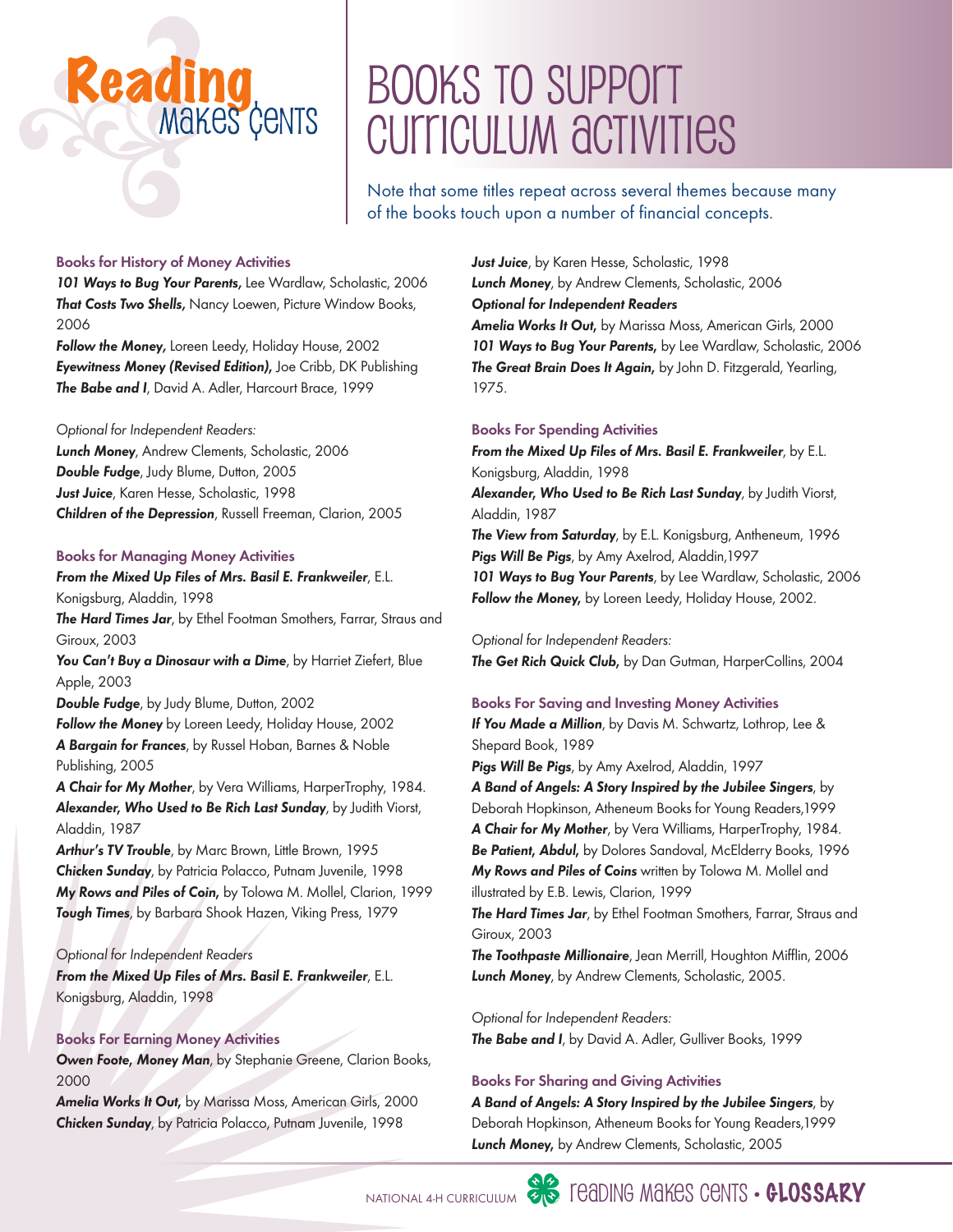### Book Formats and Editions

Check your school or public library or inter-library loan to locate books used in the curriculum. If books are not available at a local library, they should be available from a local or online book retailer.

|                                                       | Hardcover Paperback Audio<br>or Library • or Mass<br><b>Binding</b> | $M$ arket<br>Edition | • (Cassette/<br>$\cdot$ CD/<br>• Digital) | $\ddot{\bullet}$ Video<br>$\bullet$ (DVD/<br>$\sim$ Video<br>cassette) | $\frac{1}{2}$ Spanish<br>· Language<br>$\frac{1}{2}$ Edition |
|-------------------------------------------------------|---------------------------------------------------------------------|----------------------|-------------------------------------------|------------------------------------------------------------------------|--------------------------------------------------------------|
| 101 Ways to Bug Your Parents Lee Wardlaw              | X                                                                   | Χ                    |                                           |                                                                        |                                                              |
| A Band of Angels: A Story Inspired by the Jubilee     |                                                                     |                      |                                           |                                                                        |                                                              |
| <b>Singers</b> Deborah Hopkinson                      | Χ                                                                   | Χ                    |                                           |                                                                        |                                                              |
| A Bargain for Frances Russel Hoban                    | Χ                                                                   | X                    | X                                         |                                                                        | X                                                            |
| A Chair for My Mother Vera Williams                   | X                                                                   | X                    | X                                         | X                                                                      | X                                                            |
| A Christmas Carol Charles Dickens                     | X                                                                   | Χ                    | X                                         | Χ                                                                      | Χ                                                            |
| Alexander Who Used to Be Rich Last Sunday             |                                                                     |                      |                                           |                                                                        |                                                              |
| Judith Viorst                                         | X                                                                   | Χ                    | Χ                                         |                                                                        | Χ                                                            |
| <b>Amelia Works It Out Marissa Moss</b>               | Χ                                                                   | Χ                    |                                           |                                                                        |                                                              |
| <b>American Coins and Bills Jason Cooper</b>          | X                                                                   | X                    |                                           |                                                                        |                                                              |
| Arthur's TV Trouble Marc Brown Little Brown           |                                                                     | X                    |                                           | Χ                                                                      |                                                              |
| Barron's Money Sense for Kids Hollis Page Harman      |                                                                     |                      |                                           |                                                                        |                                                              |
| Be Patient Abdul Dolores Sandoval                     | Χ                                                                   | X                    |                                           |                                                                        |                                                              |
| Better Than a Lemonade Stand Daryl Bernstein          | X                                                                   | X                    |                                           |                                                                        |                                                              |
| Beyond the Lemonade Stand: Starting Small to          |                                                                     |                      |                                           |                                                                        |                                                              |
| Make It Big! Bill Ranic                               | X                                                                   |                      |                                           |                                                                        |                                                              |
| Career Ideas for Kids Who Like (Series) Facts on File | X                                                                   | Χ                    |                                           |                                                                        |                                                              |
| <b>Cash Credit Cards or Checks: A Book About</b>      |                                                                     |                      |                                           |                                                                        |                                                              |
| Payment Methods Nancy Loewen                          | X                                                                   |                      |                                           |                                                                        |                                                              |
| <b>Chicken Sunday Patricia Polacco</b>                | χ                                                                   | Χ                    |                                           |                                                                        | Χ                                                            |
| Children of the Depression Russell Freeman            | Χ                                                                   |                      |                                           |                                                                        |                                                              |
| Coming On Home Soon Jacqueline Woodson                | X                                                                   |                      |                                           |                                                                        |                                                              |
| Double Fudge Judy Blume                               | X                                                                   | X                    | X                                         |                                                                        | X                                                            |
| Esperanza Rising Pam Muñoz Ryan                       | Χ                                                                   | Χ                    |                                           |                                                                        | Χ                                                            |
| Eyewitness Money (Revised Edition) Joe Cribb          | Χ                                                                   |                      |                                           |                                                                        |                                                              |

Reading<br>Makes Cents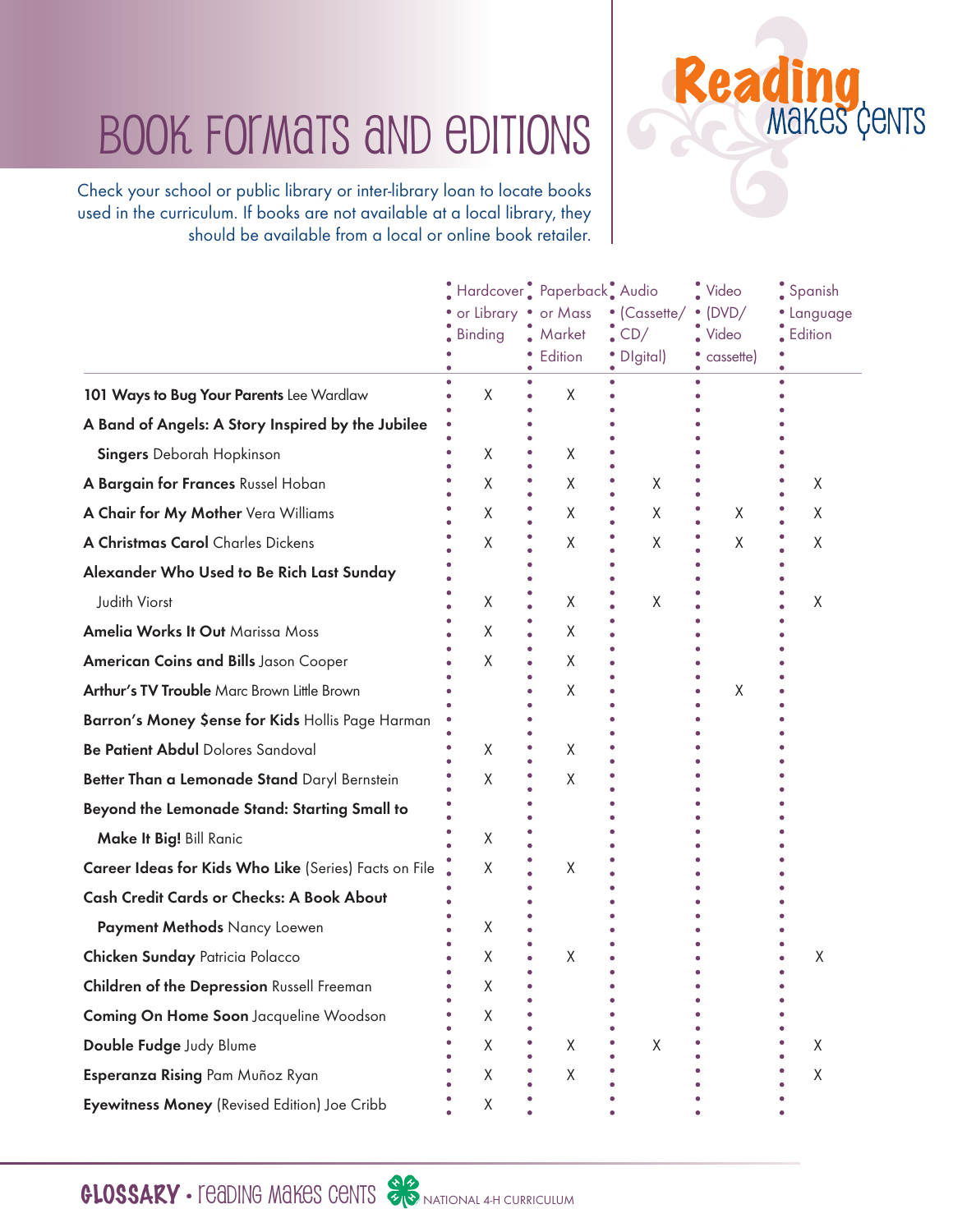# Reading<br>Makes Cents

## BOOK FORMATS AND EDITIONS

|                                                  |  | or Library . or Mass<br><b>Binding</b> | Hardcover • Paperback • Audio<br>Market<br>Edition | (Cassette/<br>CD/<br>Digital)<br>$\bullet$ | Video<br>(DVD/<br>Video<br>cassette) | Spanish<br>Language<br>Edition |
|--------------------------------------------------|--|----------------------------------------|----------------------------------------------------|--------------------------------------------|--------------------------------------|--------------------------------|
| Follow the Money! Loreen Leedy                   |  | χ                                      | Χ                                                  |                                            |                                      |                                |
| From the Mixed Up Files of Mrs. Basil E          |  |                                        |                                                    |                                            |                                      |                                |
| Frankweiler EL Konigsburg                        |  | Χ                                      | Χ                                                  | X                                          | X                                    |                                |
| Holes Louis Sachar                               |  | Χ                                      | Χ                                                  | X                                          | Χ                                    | Χ                              |
| Horrible Harry Goes to the Moon Suzy Kline       |  | Χ                                      | Χ                                                  | X                                          |                                      |                                |
| If You Made a Million Davis M Schwartz           |  | X                                      | Χ                                                  |                                            |                                      |                                |
| Jackie's Wild Seattle Will Hobbs                 |  | Χ                                      | X                                                  |                                            |                                      |                                |
| <b>Judy Moody Saves the World Megan McDonald</b> |  | Χ                                      | Χ                                                  |                                            |                                      | Χ                              |
| <b>Just Juice Karen Hesse</b>                    |  | X                                      | Χ                                                  |                                            |                                      |                                |
| Kids' Guide to Money Cent\$ Keltie Thomas        |  | Χ                                      | Χ                                                  |                                            |                                      |                                |
| Less Than Zero Stuart J Murphy                   |  | Χ                                      | Χ                                                  |                                            |                                      |                                |
| Let's Visit the Bank Maianne Johnson             |  | Χ                                      |                                                    |                                            |                                      |                                |
| Lunch Money Andrew Clements                      |  | Χ                                      | Χ                                                  | Χ                                          |                                      | Χ                              |
| Mama's Bank Account Kathryn Forbes               |  | Χ                                      | Χ                                                  |                                            | Χ                                    |                                |
| Max Malone Makes a Million Charlotte Herman      |  | Χ                                      | Χ                                                  |                                            |                                      |                                |
| Max's Money Teddy Slater                         |  | χ                                      | Χ                                                  |                                            |                                      |                                |
| <b>Millions</b> Frank Cottrell Boyce             |  | Χ                                      | Χ                                                  | X                                          | Χ                                    | Χ                              |
| Money Money Money: The Meaning of the Art and    |  |                                        |                                                    |                                            |                                      |                                |
| Symbols on United State Paper Currency Nancy     |  |                                        |                                                    |                                            |                                      |                                |
| <b>Winslow Parker</b>                            |  | Χ                                      | Χ                                                  |                                            |                                      |                                |
| Money: A Rich History Jon Anderson               |  |                                        | Χ                                                  |                                            |                                      |                                |
| My Rows and Piles of Coin Tolowa M Mollel        |  | Χ                                      | Χ                                                  |                                            |                                      |                                |
| Neale S Godfrey's Ultimate Kids' Money           |  |                                        |                                                    |                                            |                                      |                                |
| <b>Book</b> Nealy S Godfrey                      |  | Χ                                      | Χ                                                  |                                            |                                      |                                |
| Once Upon a Company Wendy Anderson Halprin       |  | Χ                                      |                                                    |                                            |                                      |                                |
| Owen Foote Money Man Stephanie Greene            |  | Χ                                      | Χ                                                  |                                            |                                      |                                |
| <b>Ox-Cart Man Donald Hall</b>                   |  | X                                      | Χ                                                  | X                                          | X                                    |                                |
| Pigs Will be Pigs Amy Axelrod                    |  | Χ                                      | Χ                                                  |                                            |                                      |                                |
| <b>Room One Andrew Clements</b>                  |  | Χ                                      | Χ                                                  | Χ                                          |                                      |                                |
| Slugger's Car Wash Stuart J Murphy               |  | Χ                                      | Χ                                                  |                                            |                                      |                                |